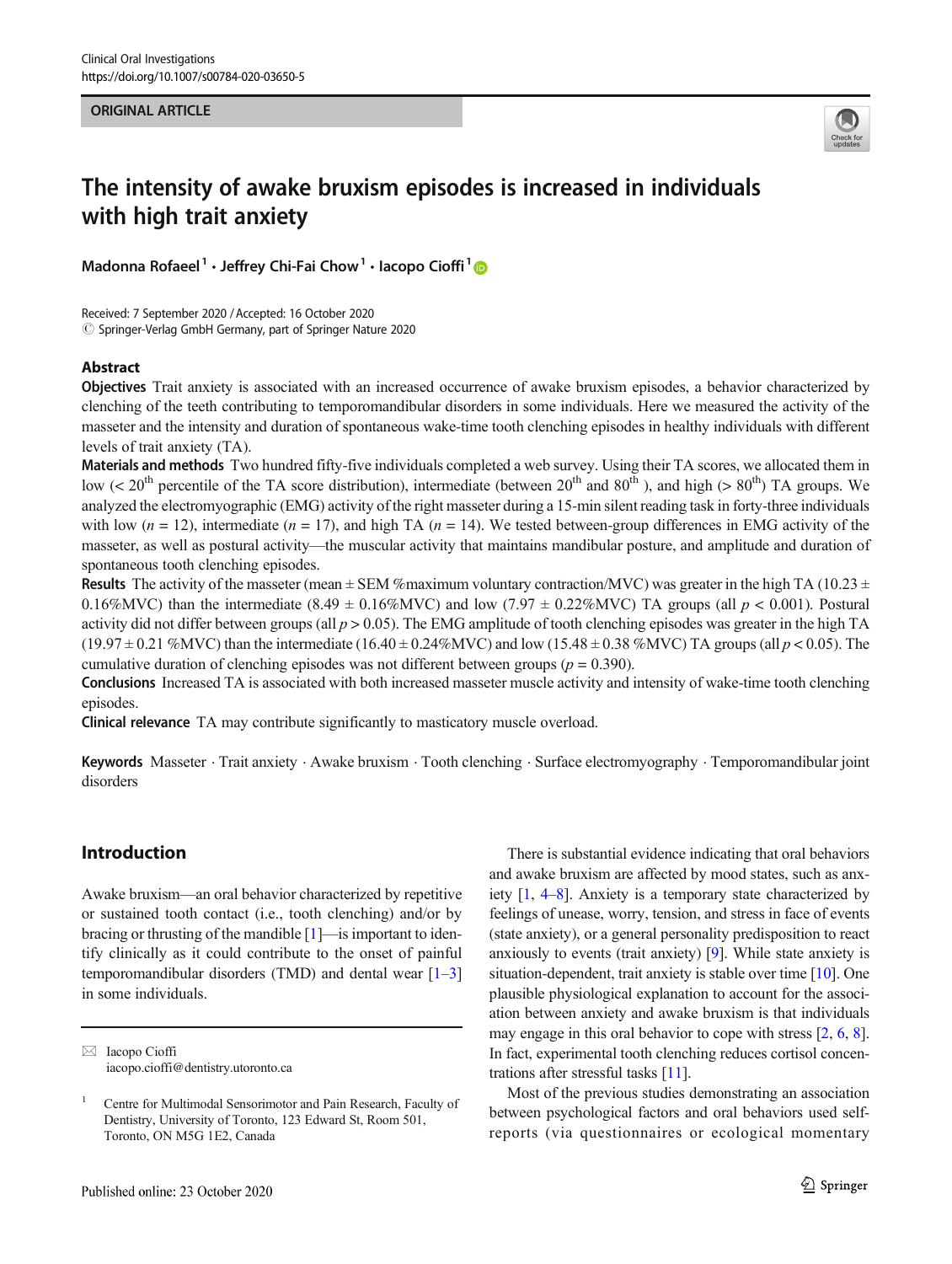assessment) and portable electromyographic (EMG) devices [\[3](#page-8-0), [5](#page-8-0)–[7](#page-8-0), [12](#page-8-0)]. Self-reports provide qualitative information about oral behaviors (presence/absence), which could be used to estimate frequencies. Differently, surface electromyography provides detailed information about jaw motor activity. Surface electromyography is an objective and reliable method to evaluate the intensity of muscle contraction and duration of contraction episodes  $[12-15]$  $[12-15]$  $[12-15]$ , and can be used to measure electrophysiological characteristics of spontaneous waketime tooth clenching episodes, which could help yield a more precise understanding regarding the effects of anxiety on jaw motor activity and awake bruxism.

In this cross-sectional study, we aimed to determine whether trait anxiety affects the activity of the masseter and the intensity and duration of spontaneous wake-time tooth clenching episodes in healthy individuals. We hypothesized that the EMG activity of the masseter, and the intensity and duration of spontaneous wake-time tooth clenching episodes were greater in individuals with high versus low levels of trait anxiety.

# Materials and methods

#### **Participants**

Participants were recruited from a pool of 255 university students (161 females, 94 males; mean age  $\pm$  SD = 25.8  $\pm$  4.7 years) who participated in a web survey for a previous research study [[16](#page-8-0)]. As part of the web survey, participants filled in a demographic questionnaire, the TMD pain screener [[17\]](#page-8-0), the State-Trait Anxiety Inventory (STAI) [[9\]](#page-8-0), and the Oral Behaviour Checklist [\[18](#page-8-0)].

The TMD pain screener is a 6-item questionnaire. This questionnaire investigates about the presence of facial pain in the last 30 days and whether such pain is affected by jaw activities. A score from 0 to 2 is available for the first question, and 0–1 for the remaining questions. The TMD pain screener has a sensitivity of 0.99 and a specificity of 0.97 for correct classification of the presence or absence of painful TMD for scores  $\geq$  3 [\[17](#page-8-0)]. The total score range for this questionnaire is 0 to 7.

The STAI is a questionnaire including 20 items for assessing state anxiety (Y1) and 20 items for assessing trait anxiety (Y2). Y2 includes constructs such as "I feel pleasant," "I feel nervous and restless," "I feel like a failure," and "I am calm, cool, and collected." Participants indicated how they generally feel by choosing among the following options: "almost never," "sometimes," "often," or "almost always." Each answer is ranked on a 4-point scale (from 1 to 4). For this study, only Y2 was used. The total score range for Y2 is 0 to 80 [[9\]](#page-8-0).

The OBC includes 21 items assessing self-reported frequency of oral behaviors (e.g., clench teeth together during waking hours, press, touch, or hold teeth together other than while eating). Participants reported the daily frequency for each oral behavior listed in the checklist by choosing among the following options: "none of the time," "a little of the time," "some of the time," "most of the time," or "all of the time." Each answer is ranked as a score from 0 to 4.

The total score range for OBC is 0 to 48 [\[18\]](#page-8-0).

We used the Y2 total scores to construct three study groups as follows: low trait anxiety  $(< 20<sup>th</sup>$  percentile of STAIY2 score distribution), intermediate trait anxiety (between  $20<sup>th</sup>$ and  $80<sup>th</sup>$  percentile), and high trait anxiety ( $> 80<sup>th</sup>$  percentile). The composition of these groups, with two extreme categories  $(< 20<sup>th</sup>$  and  $> 80<sup>th</sup>$  percentile of STAIY2) and an intermediate group (between  $20<sup>th</sup>$  and  $80<sup>th</sup>$  percentile), allows to contrast the potential effect of increased and clinically relevant trait anxiety (STAIY2 score  $> 50$ ) [\[19](#page-8-0)] on the EMG outcome measures.

Participants with TMD pain screener score  $\geq 3$  [\[17](#page-8-0)] were excluded from the dataset ( $n = 47$ ) as TMD could affect masticatory muscle activity [\[20\]](#page-8-0). Participants to the survey were contacted to screen for the following exclusion criteria: current orthodontic treatment, active psychiatric disorders, use of medication acting on the Central Nervous System, habitual analgesic consumption, pain in the orofacial district, any systemic disease that could affect motor activity, presence of fixed extended (equal or more than three teeth) or complete/ partial removable dentures, and chronic use of alcohol and/or drugs. Those who confirmed their interest in participating in the study and were not excluded were invited for a TMD clinical assessment according to the Diagnostic Criteria for TMD (DC/TMD) [\[21\]](#page-8-0) at our research lab to confirm that they did not have TMD. Exclusion criteria were further verified.

A flow diagram of participants' recruitment is depicted in Fig. [1](#page-2-0). Forty-five healthy volunteers were enrolled. Based on the selected percentiles, the resultant trait anxiety groups were as follows: low (STAIY2  $\leq$  32; n = 14, 8 F and 6 M), intermediate (33  $\leq$  STAIY2  $\leq$  50; n = 17; 14 F and 3 M), and high (STAIY2  $\geq$  51;  $n = 14$ ; 9 F and 5 M) trait anxiety. Two participants in the low anxiety group had to be excluded for technical reasons. Therefore, the final study sample included forty-three individuals (29F, 14 M; mean age  $\pm$  SD = 26.0  $\pm$ 3.4 years) divided in three groups as follows: low trait anxiety  $(n = 12, 8 \text{ F and } 4 \text{ M})$ , intermediate trait anxiety  $(n = 17, 14 \text{ F})$ and 3 M), and high trait anxiety ( $n = 14$ , 9 F and 5 M).

#### Experimental design

To test our hypotheses, we measured the EMG activity in the right masseter of our research participants. The right side was chosen as a convenience side. Prior to the experimental session, male participants were asked to shave, and all make-up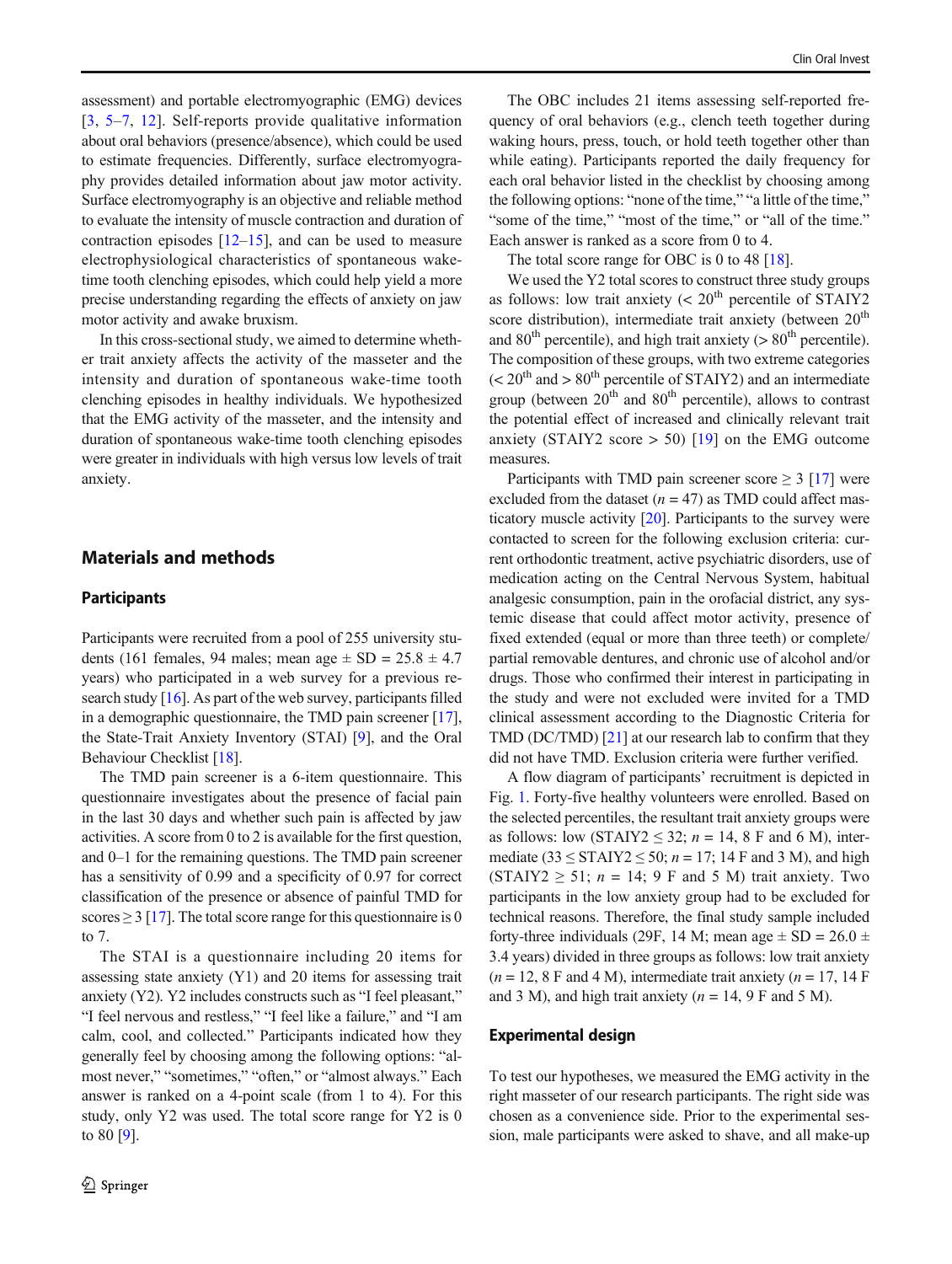<span id="page-2-0"></span>

Fig. 1 Recruitment of research participants

was removed. The experimental session was conducted in a private silent room with controlled temperature in the research lab.

All participants were asked to sit on a chair, with their head unsupported. Chewing gums, food, and drinks were not allowed. Participants were asked to abstain from energy drinks or caffeinated drinks within the 12 h preceding the experimental procedure. Before positioning the EMG electrodes, the skin was cleaned with abrasive gel (Everi–Spes Medica, Genova, Italy) to allow for the conductive paste to adequately moisten the skin and decrease impedance. For bipolar EMG measurements, two 24-mm Ag/AgCI selfadhesive pre-gelled EMG electrodes (Covidien-Kendal) were placed approximately 20 mm above the right angle of the mandible on the right masseter muscle along the line extending from the right mandibular angle to the outer canthus of the right eye [\[22\]](#page-8-0).

The EMG activity of the right masseter muscle was recorded using a Wi-Fi EMG device (BTS TMJoint, Milan, Italy) during the following two tasks:

1) Maximum voluntary contraction (MVC) task. Participants were invited to clench at their MVC in maximum intercuspal position, for three times, with each lasting 3 s, separated by two 5-s intervals, during which participants were invited to relax their jaw muscles as much as possible. Verbal encouragement was provided during the MVC task. The determination of the average EMG amplitude of the three MVC tests served to transform and standardize the EMG signals recorded during the following reading task of a magazine (see EMG postprocessing paragraph). During the MVC task, participants were asked to keep their head still.

2) Silent reading task. Participants were invited to read silently a magazine for 15 min and keep their head still. The magazine covered celebrity and human-interest stories. The content of the magazine used for the experimental tasks was deemed to be suitable for the experiment, as pages which could have triggered an exaggerated stress or emotional response were removed prior to the experiment.

Prior to the experimental tasks, the EMG devices weretested, and participants were invited to perform some activities such as swallowing, touching electrodes, and shaking their head. Participants were asked not to talk during the EMG recordings. The procedure was monitored by a single operator (JC) who recorded activities that could have led to movement artifacts (e.g., touching electrodes, coughing, and head movements). The operator was blinded to group assignment of participants.

The EMG signals were sampled at 1024 Hz, amplified, and bandpass filtered between 10–500 Hz. The Wi-Fi frequency of the EMG system was 2.4 GHz (standard IEEE802.15.4); the input impedance was  $> 10$  GOhm. The acquisition frequency was 1 KhZ, with a sensitivity of 1  $\mu$ V and accuracy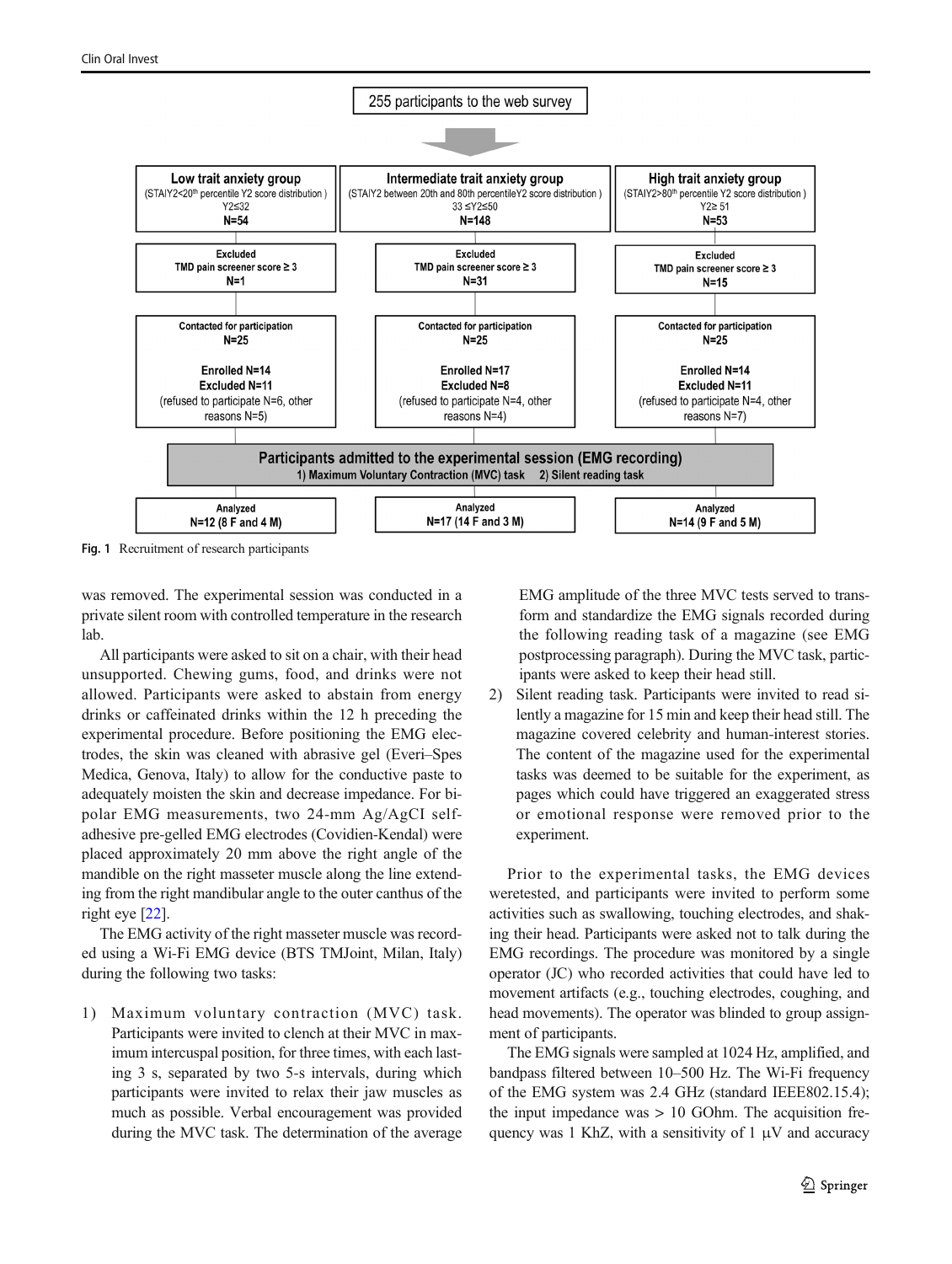of  $\pm$  2%. The common mode rejection ratio (CMRR) was  $>$ 110 dB at 50–60 Hz.

## Data analysis

#### EMG postprocessing

The EMG signals of each participant were processed using the OTBiolab software (OT Bioelettronica, Torino, Italy) to identify spontaneous wake-time tooth clenching episodes during the experiment and to determine whether their amplitude and duration was different between trait anxiety groups. We further compared overall EMG activity of the masseter and postural muscular activity.

To ensure that the EMG signals were not affected by the participants' transition to the experimental task, the first minute of the EMG recording was removed. Root mean square (RMS) was computed via software. A diagram of the method used to process EMG signals is depicted in Fig. 2. First, for each participant, an offset was computed using the average EMG activity during the two 5-s breaks (maximum relaxation) of the MVC task. This value was subtracted from the entire EMG signal. Thereafter, the average RMS (expressed in  $\mu$ V) of the three clenching tests during the MVC tasks was calculated and set to 100%MVC. A scaling factor was computed to convert the entire EMG signal from μV into %MVC.



| 1                                                                                                              | <b>Calculation of offset value</b><br>(mean RMS of break 1 and break 2)                 |
|----------------------------------------------------------------------------------------------------------------|-----------------------------------------------------------------------------------------|
| 2                                                                                                              | <b>Removal of offset from EMG signal</b>                                                |
| 3                                                                                                              | Calculation of mean MVC $(\mu V)$                                                       |
| 4                                                                                                              | Set mean MVC (µV) as 100%MVC<br>Calculation of scaling factor $S = (1/MVC \mu V)^* 100$ |
| Transformation of the EMG signal recorded during the<br>reading task from µV to %MVC<br>using scaling factor S |                                                                                         |

This procedure served to standardize the EMG signals recorded during the reading task and reduce the effect of noise on the EMG recording. Therefore, each transformed EMG signal (%MVC ) expressed the level of motor effort of the right masseter relative to each participant's MVC during the silent reading task.

The EMG signals were examined by two operators (MR and IC) who were blinded to group assignment of participants (dataset masking). Artifacts were manually removed.

The primary outcome measures of this study were as follows:

- 1) EMG<sub>total</sub> (%MVC): the motor effort of the right masseter during the experiment relative to each participant's MVC;
- 2) EMG<sub>posture</sub> (%MVC): the motor effort of the right masseter to maintain mandibular posture relative to each participant's MVC;
- 3) EMG<sub>bruxism</sub> (%MVC): the motor effort of the right masseter during spontaneous tooth clenching episodes relative to each participant's MVC, and
- 4) Frequency and duration of spontaneous tooth clenching episodes.

 $EMG<sub>total</sub>$  was measured by including the entire transformed EMG signal (%MVC) of the right masseter recorded during the silent reading task in the statistical model. EMG<sub>posture</sub> included the transformed EMG signals with amplitude  $< 10\%$ MVC, which were not identified as tooth clenching episodes, as done previously  $[12, 14]$  $[12, 14]$  $[12, 14]$ . EM $G<sub>bruxism</sub>$  included the transformed EMG signals of those muscle contractions (i.e., tooth clenching episodes) with EMG amplitude  $\geq 10\%$  MVC lasting at least  $0.5$  s, as done previously (Fig. [3](#page-4-0)) [[12,](#page-8-0) [14](#page-8-0)]. These episodes were identified and counted. Their duration and their cumulative duration were measured (s) in each participant using software (OT Bioelettronica, Torino, Italy).

All participants signed an informed consent and were compensated for taking part in the study. The recruitment of participants and the experimental procedures were completed between June 2016 and December 2017. The procedures were approved by the Research Ethics Board at the University of Toronto (#32797).

## Statistical analysis

A mixed effect model was used to test between-group differences in  $EMG<sub>total</sub>$ ,  $EMG<sub>posture</sub>$ , and  $EMG<sub>bruxism</sub>$ . The sex of participants was included in the model as a covariate, as sex has been reported to affect masticatory muscle activity and bite force [[23](#page-8-0)]. Between-group differences in frequency, duration, and cumulative duration of spontaneous wake-time tooth clenching episodes, and MVC were tested using the Fig. 2 Diagram describing the method used to post-process EMG signals Kruskal-Wallis  $H$  test. ANOVA was used to test between-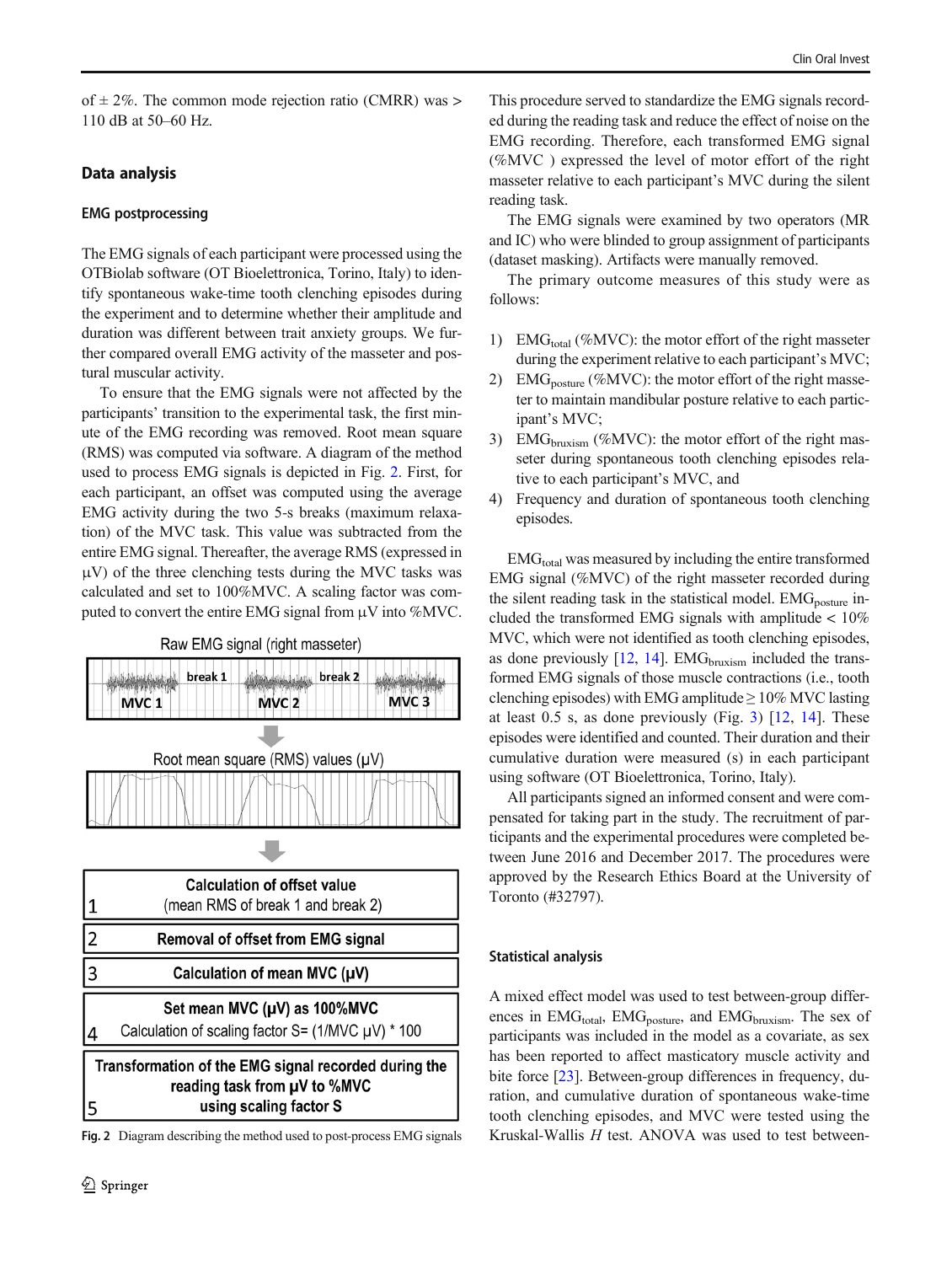<span id="page-4-0"></span>

Fig. 3 Electromyographic activity of the right masseter of a research participant during the reading task  $(EMG<sub>total</sub>)$ . Spontaneous tooth clenching episodes were identified as activity periods with amplitude  $\geq$ 10% MVC lasting at least 0.5 s (black arrows). The amplitude of each of

these activity periods was used to compute  $EMG<sub>bruxism</sub>$  (average  $EMG$ amplitude of all spontaneous clenching episodes during the reading task). The remainder of the EMG activity (< 10%MVC, gray) was used to compute the average postural activity of the masseter  $(EMG_{posture})$ 

group differences in OBC scores. Post hoc comparisons were adjusted using the Bonferroni method.

A minimum sample size of 12 participants per group was required to obtain 80% power with a medium to large effect size ( $d = 0.6$ ,  $\alpha = 0.05$ ). The SPSS software (version 24, IBM, Armonk, New York) was used for all statistical analyses. Statistical significance was set as a  $p < 0.05$ . The statistical analysis was conducted with the operator (IC) blinded (dataset masking) to group assignment of participants.

## **Results**

The mean  $\pm$  SD STAI Y2 score of the low, intermediate, and high trait anxiety groups was  $28.3 \pm 2.8$ ,  $38.9 \pm 4.7$ , and  $57.3 \pm 1.7$ 6.5, respectively. The OBC scores of the low, intermediate, and high trait anxiety groups were not different between groups ( $p = 0.150$ ) and were (mean  $\pm$  SD) 22.5  $\pm$  10.7, 18.6  $\pm$  6.2, and 23.9  $\pm$  6.0, respectively. The median [IQR] EMG amplitude of MVC in the low, intermediate, and high trait anxiety groups was 142 [136] μV, 115 [240] μV, and 160 [ $169$ ]  $\mu$ V, respectively. The MVC did not differ significantly between groups ( $p = 0.520$ ).

The activity of the right masseter was significantly affected by trait anxiety ( $p < 0.001$ ) but not by sex ( $p = 0.800$ ). EMG<sub>total</sub> was greater in the high (mean  $\pm$  SEM: 10.23  $\pm$ 0.16 %MVC) than both the intermediate  $(8.49 \pm 0.16$ %MVC;  $p < 0.001$ ) and low  $(7.97 \pm 0.22\%$ MVC;  $p < 0.001$ ) trait anxiety groups. No significant difference was found between the intermediate and low trait anxiety groups ( $p =$ 0.057; Fig. [4a](#page-5-0)).

EMGposture did not significantly differ between groups (all  $p > 0.05$ ; Fig. [4b](#page-5-0)) and was (mean  $\pm$  SEM) 0.45  $\pm$  0.14 %MVC,  $0.57 \pm 0.12$  %MVC, and  $0.50 \pm 0.13$  %MVC in the low, intermediate, and high trait anxiety groups respectively.

EMG<sub>bruxism</sub> was greater in the high (mean  $\pm$  SEM: 19.97  $\pm$ 0.21 %MVC) than both the intermediate  $(16.40 \pm 0.24)$ %MVC;  $p < 0.001$ ) and low (15.48  $\pm$  0.38 %MVC;  $p <$ 0.001) trait anxiety groups. It was also greater in the intermediate than the low trait anxiety group ( $p = 0.040$ ; Fig. [4c](#page-5-0)).

The mean frequency of spontaneous wake-time tooth clenching episodes was (mean  $\pm$  SD) 0.6  $\pm$  0.8 (range 0–2),  $2.0 \pm 4.5$  (range 0–18), and  $2.1 \pm 3.6$  (range 0–11) in the low, intermediate, and high trait anxiety groups, and did not differ significantly across groups ( $p = 0.805$ ).

The mean duration of spontaneous wake-time tooth clenching episodes was  $1.2 \pm 1.1$  s (range 0.5–3.0 s),  $0.6 \pm$ 0.1 s (range 0.5–0.8 s), and  $0.6 \pm 0.2$  (range 0.5–0.9 s) in the low, intermediate, and trait anxiety groups, respectively. The mean duration of spontaneous tooth clenching episodes did not differ significantly across groups ( $p = 0.765$ ).

The mean cumulative duration of tooth clenching episodes did not differ between the low  $(1.6 \pm 1.3 \text{ s}; \text{range } 0.5-3.0 \text{ s})$ , intermediate (3.8  $\pm$  3.1 s; range 1.5–9.0 s), and high (3.6  $\pm$  3.2 s; range 0.5–8.5 s) trait anxiety groups ( $p = 0.390$ ).

## **Discussion**

In this study, we demonstrated that the activity of the masseter (relative to the individual's MVC) was greater in individuals with high and clinically relevant trait anxiety compared to those with intermediate and low trait anxiety. Contrarily, the postural activity of the masseter was not affected by trait anxiety levels. Finally, the intensity of spontaneous wake-time tooth clenching episodes was significantly greater in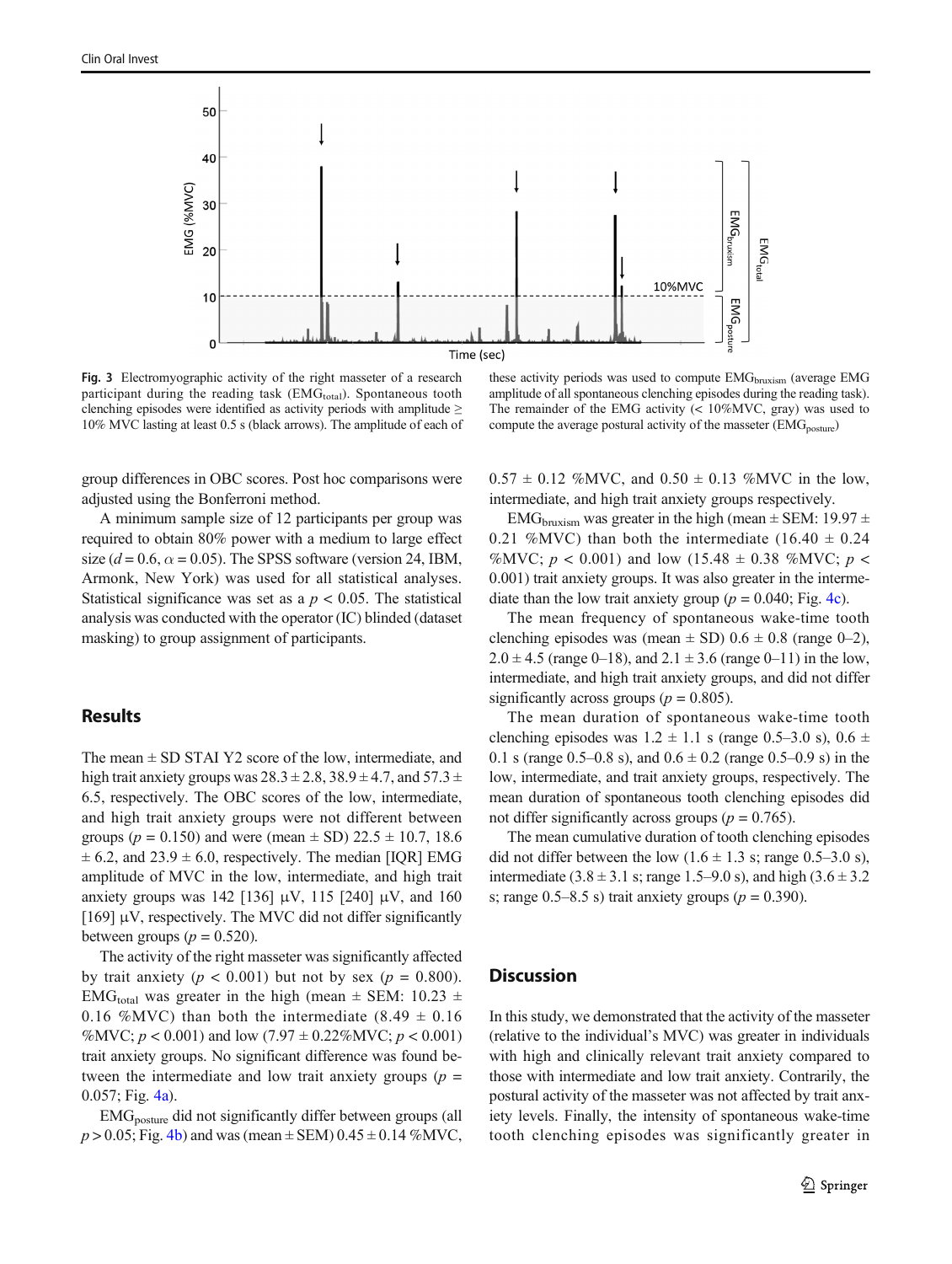Fig. 4 Mean EMG amplitude of a) entire right masseter muscle activity ( $EMG<sub>total</sub>$ ), **b**) postural EMG activity (EMG<sub>posture</sub>), and c) spontaneous tooth clenching episodes ( $EMG<sub>bruxism</sub>$ ). The error bars indicate standard errors of the mean.  ${}^*p$  < 0.05; \*\*\* $p$  < 0.001

<span id="page-5-0"></span>

intermediate and low trait anxiety.

For this study, we decided to compute the mean postural activity ( $EMG<sub>posture</sub>$ ) of the masseter by selecting EMG signals < 10%MVC, as done in previous studies [[12](#page-8-0), [14](#page-8-0)], instead of recording the activity of the masseter when the mandible is postured in the clinical rest position with the help of an operator. Indeed, we wanted to record the activity of the masseter during a real-life situation (magazine reading task) and it might have been challenging for our participants to maintain the clinical rest position during such task. Nonetheless, the average postural activity of the masseter, after artifact removal, was found to be < 1%MVC in our study, which is consistent with a previous study [\[24\]](#page-8-0). As in previous investigations [\[12,](#page-8-0) [14](#page-8-0), [25\]](#page-8-0), we used 10% MVC as an EMG threshold to detect spontaneous waketime tooth clenching episodes, as a contraction of 5% MVC is sufficient to bring teeth in contact [\[26\]](#page-8-0).

# Effects of trait anxiety on masticatory muscle activity and frequency, intensity, and duration of tooth clenching episodes

We found that trait anxiety affected both  $EMG<sub>total</sub>$  and EMG<sub>bruxism</sub>, but not EMG<sub>posture</sub>, which indicates that trait anxiety did not significantly affect muscle tone in our investigation. This result contrasts with a previous study showing that masseter muscle tone of 113 young adults correlated positively with anxiety scores measured using the Hospital Anxiety and Depression Scale (HADS) [[27](#page-8-0)]. However, the authors recorded the EMG activity of the masseter only for 20 s with the mandible in resting position, and it is unclear how the resting position of the mandible was determined. Furthermore, respondents to the HADS are asked to rate items [\[28](#page-8-0)]. In contrast, the STAIY2 investigates how one generally feels and is not related to a specific time frame [\[9\]](#page-8-0).

Both epidemiological studies and studies using ambulatory recordings demonstrated that oral behaviors (including waketime tooth clenching) occur more frequently in individuals with greater anxiety [\[4](#page-8-0), [5,](#page-8-0) [8](#page-8-0), [16](#page-8-0)]. In a previous investigation [\[16](#page-8-0)], we showed that trait anxiety correlated positively with the frequency of oral behaviors, as assessed using the Oral Behaviour Checklist (OBC scores) [[18\]](#page-8-0), and specifically to those activities involving tooth-to-tooth contact and tooth clenching [\[16](#page-8-0)]. Endo et al. found that individuals with highly frequent wake-time tooth clenching episodes (identified as EMG epochs with amplitude  $\geq 20\%$ MVC and lasting at least 3 s) had moderate to severe anxiety [\[5](#page-8-0)]. Michelotti et al. found that individuals reporting highly frequent oral behaviors had greater trait anxiety compared to those reporting less frequent oral behaviors [\[29\]](#page-9-0). Recently, Gonzalez et al. demonstrated that subjects with increased anxiety scores had more frequent masseter muscle contractions (i.e., duty time) during waketime than those with lower scores [\[30\]](#page-9-0). In contrast to the abovementioned studies, in this investigation, we did not find differences in the frequency of tooth clenching episodes and OBC scores between trait anxiety groups. However, our study was not designed to test differences in frequencies of spontaneous tooth clenching episodes, which may have required a more extended experimental task. Besides, the high variability of OBC scores and the limited sample size of our study groups suggest that our study did not have sufficient power to detect differences in OBC scores, yet these were not objectives of the current investigation.

Our results indicate that increased and clinically relevant trait anxiety is associated with increased muscle load during spontaneous wake-time tooth clenching episodes. To the best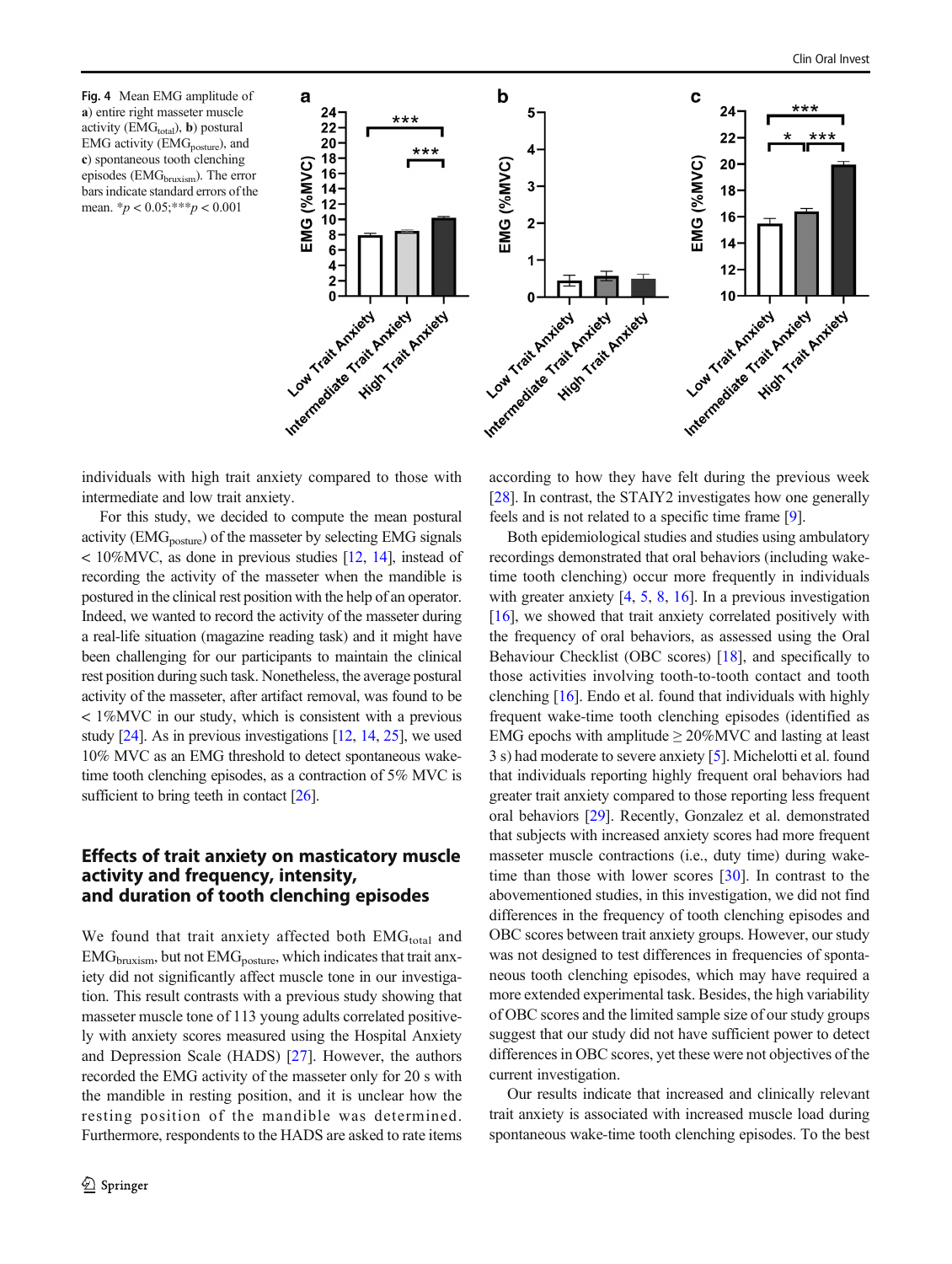of our knowledge, this is the first study which attempted to determine whether the intensity of spontaneous wake-time tooth clenching episodes is affected by trait anxiety levels in healthy individuals. Because of the lack of similar studies, it is not possible to make comparisons.

Whether trait anxiety affects the duration of tooth clenching episodes is still matter of debate. Manfredini et al. reported an increased duration of masseter and temporalis muscle contraction episodes during sleep in individuals with high trait anxiety [\[31\]](#page-9-0). Differently, we did not find a significant effect of trait anxiety on the duration of wake-time tooth clenching episodes. Discrepancies in these results may possibly be attributed to the fact that awake and sleep bruxism are two different disorders with different aetiologies [\[7](#page-8-0), [8](#page-8-0)]. Of note, in a previous study, we demonstrated that the duration of spontaneous wake-time tooth clenching episodes was found to be significantly longer in healthy subjects when playing a videogame compared to reading a magazine or completing a questionnaire [[12\]](#page-8-0). Therefore, the context individuals are placed in can likely influence the duration of tooth clenching episodes. In addition, in line with previous studies [\[12,](#page-8-0) [32\]](#page-9-0), the frequency of clenching episodes in the participants recruited in our study was relatively small, amounting only to a few episodes during the experimental reading task.

# Mechanisms underlying the relationship between trait anxiety, awake bruxism, and TMD pain

Wake-time tooth clenching favors the onset of TMD pain in healthy individuals [\[30](#page-9-0)] and is highly prevalent in subjects with TMD [\[12](#page-8-0), [33](#page-9-0)–[35](#page-9-0)]. The mechanism by which sustained masticatory muscle contraction can lead to pain is likely due to impairment of blood flow to the muscle and peripheral sensitization [[35](#page-9-0), [36](#page-9-0)]. Of note, muscle symptoms depend on the magnitude of muscle contraction [\[33](#page-9-0)], and the relationship between trait anxiety and frequency of oral behaviors is stronger in individuals with TMD pain [\[16\]](#page-8-0), i.e., the same levels of trait anxiety are associated with more frequent oral behaviors in subjects with TMD pain than individuals without TMD pain. Therefore, it is possible that increased levels of trait anxiety contribute to increasing both the frequency and the intensity of tooth clenching episodes in individuals with TMD, as reported in a previous study [\[12](#page-8-0)].

Although it is well known that frequent and sustained tooth clenching contributes to the onset and maintenance of TMD, it is still unknown what frequency, duration, or intensity of wake-time tooth clenching episodes is detrimental to the muscles of mastication. Clinical evidence indicates that many people who keep their teeth in contact during wake-time develop TMD-like symptoms, but others do not. It is possible that the difference between these two subtypes is related to different

compensatory mechanisms. There is evidence that reduced oxygenation of the muscles of mastication may play a role in the onset and maintenance of muscular TMD [\[36](#page-9-0)–[38](#page-9-0)]. In a recent study, we measured tissue oxygen saturation  $(StO<sub>2</sub>)$  in the masseter of individuals with frequent oral behaviors (HP) and those with sporadic oral behaviors (LP), as assessed using the OBC) [ $36$ ]. We demonstrated that StO<sub>2</sub> was lower in HP than LP individuals during maximum voluntary contraction, while it did not differ between groups after the MVC exercise. These findings suggest that individuals with frequent oral behaviors use more oxygen during maximum voluntary contraction than LP ones. Still, they cannot compensate as quickly as LP individuals, i.e., post-exercise hyperemia may not be sufficient. We also demonstrated that HP individuals had reduced blood flow to the masseter after a sustained clenching session at 10-20%MVC [\[36](#page-9-0)]. It can be hypothesized that those individuals who develop TMD symptoms have reduced blood flow to their muscles of mastication, and engage more frequently in tooth clenching and/or engage in more sustained/ intense behaviors. Notably, based on these findings and the available literature, it is not possible to provide a threshold for tooth contact duration which could be considered harmful to the muscles of mastication. Such information may be also misleading, as the duration of tooth contact is not the only factor involved in the pathogenesis of TMD.

# Neurobiological mechanisms underlying the relationship between trait anxiety and increased masticatory muscle activity

The neurobiological mechanisms underlying the relationship between trait anxiety and increased masticatory muscle activity are difficult to pinpoint, due to the absence of studies investigating the effect of this personality trait on masticatory muscle contraction patterns. It is known that anxiety is associated with a state of arousal and increased activation of the sympathetic system, which, in turn, can affect motor responses, in line with the fight-or-flight response. Anxious states, exposure to stressors, or stress anticipation and could contribute to make skeletal muscles more tense, and accelerate reaction times to specific tasks [[39\]](#page-9-0). There is some evidence suggesting that changes in muscle spindle sensitivity may provide a putative mechanism through which anxiety may influence motor control [\[40\]](#page-9-0). Of note, muscle spindles play a fundamental role in jaw motor behaviors and are highly present in the masseter muscle  $[41]$  $[41]$ . Finally, it has been shown that the increase in sympathetic activity during mental stress tasks coincides with an increase of the activity of the temporalis and masseter muscles [[42\]](#page-9-0). All of these mechanisms could explain why the masseter of individuals with high trait anxiety is more active than those of individuals with low trait anxiety.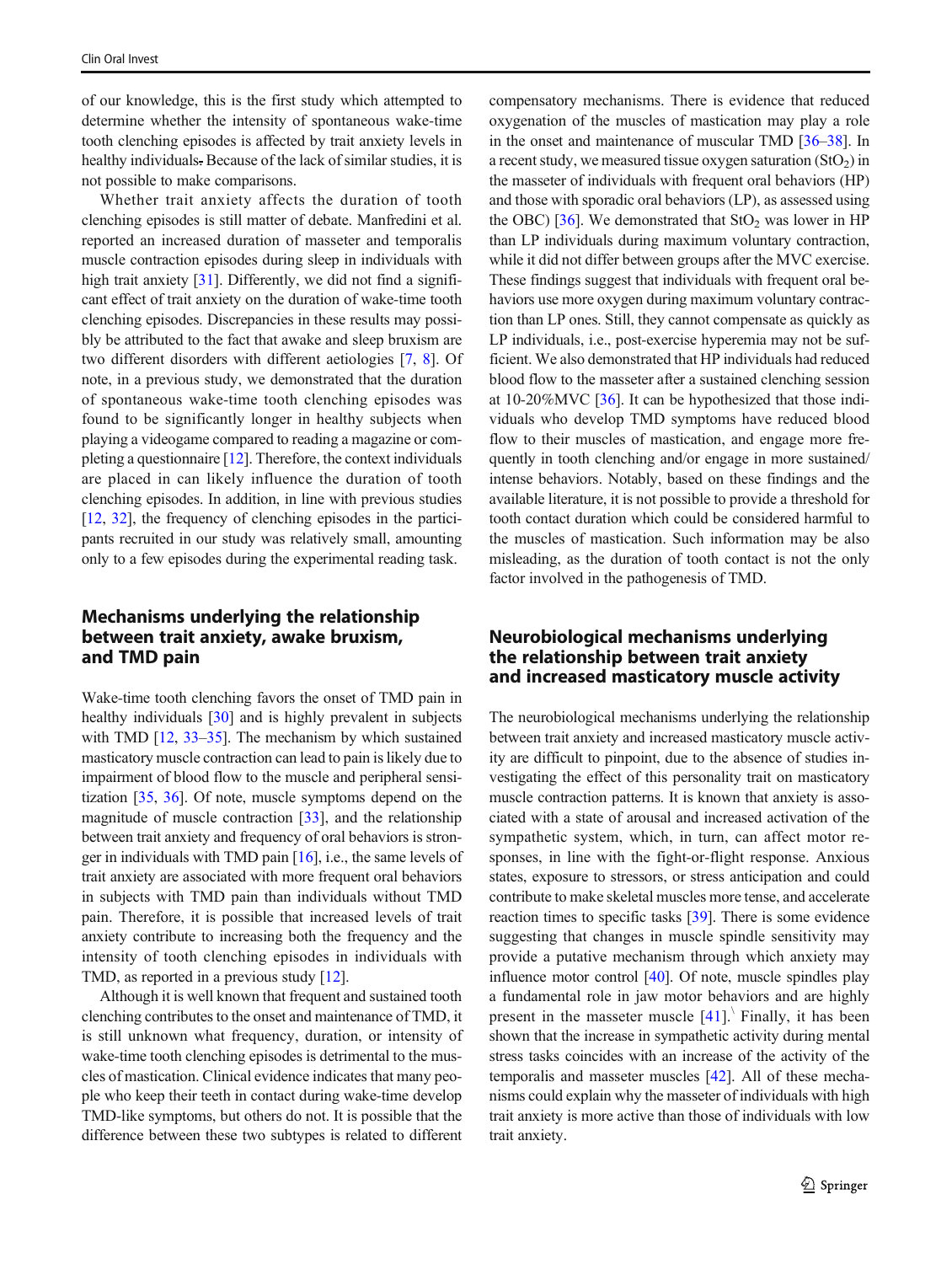Spontaneous wake-time tooth clenching episodes could be an acquired behavior to reduce stress [[11,](#page-8-0) [43](#page-9-0)]. Animal studies show that chewing behaviors in response to stressors are associated with an increase in the activation of the medial prefrontal cortex and the central amygdala [[44\]](#page-9-0). Notably, trait anxiety predicted individual differences in the structural integrity of the amygdala prefrontal pathway in a human investigation [\[45](#page-9-0)]. Our study indicates that the intensity of spontaneous tooth-clenching episodes is greater in individuals with high trait anxiety compared to those with low trait anxiety, which supports a putative relationship between those brain areas and jaw motor function, yet whether more intense spontaneous wake-time tooth clenching episodes in anxious individuals may help coping better with stress should be investigated in future studies.

Data from the Orofacial Pain Prospective Evaluation and Risk Assessment (OPPERA) study suggests that TMD pain is associated with dysregulation of autonomic function at rest and in response to stressors [\[46\]](#page-9-0). Indeed, at rest, individuals with TMD pain had increased diastolic blood pressure and heart rate than controls. Increased heart rates were also recorded during physical and psychological tasks. Individuals with TMD had also reduced baroreceptor sensitivity. Altogether these findings characterized by a greater cardiosympathetic than cardioparasympathetic tone in individuals with TMD pain compared to controls [[46\]](#page-9-0) may justify an increased masticatory muscle activity in patients with TMD pain. Similarly, Carlson et al. found higher heart rates and systolic blood pressure in patients with masticatory muscle pain than controls during a stressful task. However, they did not found differences in the electromyogram of the masseter [\[47\]](#page-9-0), yet many other factors other than tooth clenching and altered psychological states have been shown to contribute to the onset of TMD, which include, but are not limited to, frequency of somatic symptoms, genetic variability, comorbid conditions, and sex [\[48](#page-9-0)].

## Study limitations

There are some limitations to this study. First, the study sample included university students, which may not be representative of the general population. Second, the study sample included a proportionately greater number of females compared to males. However, we included sex as a covariate in our statistical analysis, and sex did not significantly affect our outcome measures. Third, the EMG recording period was relatively short. Therefore, only a limited number of spontaneous tooth clenching episodes could be detected and analyzed, and our study was probably underpowered to test the effect of trait anxiety on the frequency of spontaneous wake-time tooth clenching episodes. However, this was not an aim of the present investigation.

In addition, it may be argued that the analysis of tooth clenching episodes may have been confounded by between-group differences in the frequency of swallowing. It is known that the frequency of swallowing can be affected by systemic, hormonal, and oral conditions, and by age [\[49,](#page-9-0) [50](#page-9-0)]. Our participants were all healthy and of similar age. Also, swallowing leads to an activation of the masseter ranging between 3 and 7% MVC [[24\]](#page-8-0), which is below the threshold we set to identify spontaneous tooth clenching episodes ( $\geq 10\%$ MVC). Therefore, betweengroup differences in swallowing frequency, if any, likely did not affect our results. During the silent reading task, all participants had their head unsupported and they were asked to keep their head still. Any major head movement was noted by the operator in the room to detect potential movement artifacts during EMG signal postprocessing. However, minor head movements could have occurred, as participants' head was not restrained using a craniostat. Nevertheless, it is unlikely that these movements had significant effects on the masseter EMG readings. Finally, for this study, we have used %MVC (a relative measure) instead of microvolts (absolute measure) as a measure of muscle contraction, in line with other studies [[12](#page-8-0), [14,](#page-8-0) [15](#page-8-0)], as there is evidence that the EMG activity recorded from the muscles of mastication is dependent on several factors, such as dentofacial morphology [\[51](#page-9-0)], dental malocclusions [[52](#page-9-0)], and even minor occlusal discrepancies [\[53\]](#page-9-0). By computing standardized %MVC for each participant, it is possible to reduce the potential impact of all these interindividual variations on the overall EMG analysis. However, %MVC is an estimate of the masseter motor activity relative to the participant's MVC, and cannot be interpreted as an absolute measure of the electrical activity of the muscle.

# Conclusions

We demonstrate that healthy individuals with high and clinically relevant trait anxiety have greater masseter activity and more intense spontaneous wake-time tooth clenching episodes than individuals with lower trait anxiety. It would therefore be prudent to identify anxious patients early on to provide them with specific information and education to prevent the onset of masticatory muscle fatigue and pain. From a clinical perspective, the STAI [\[9](#page-8-0)] can be employed as a screening tool chairside to identify individuals with increased trait anxiety.

Authors' contributions MR contributed to data collection and analysis, interpretation of data, and drafting of the paper; JC contributed to the research design, data collection, interpretation of data, and revision of the manuscript. IC contributed to conception and design, analysis and interpretation of data, and draft of the paper. All authors approved the final version of the manuscript.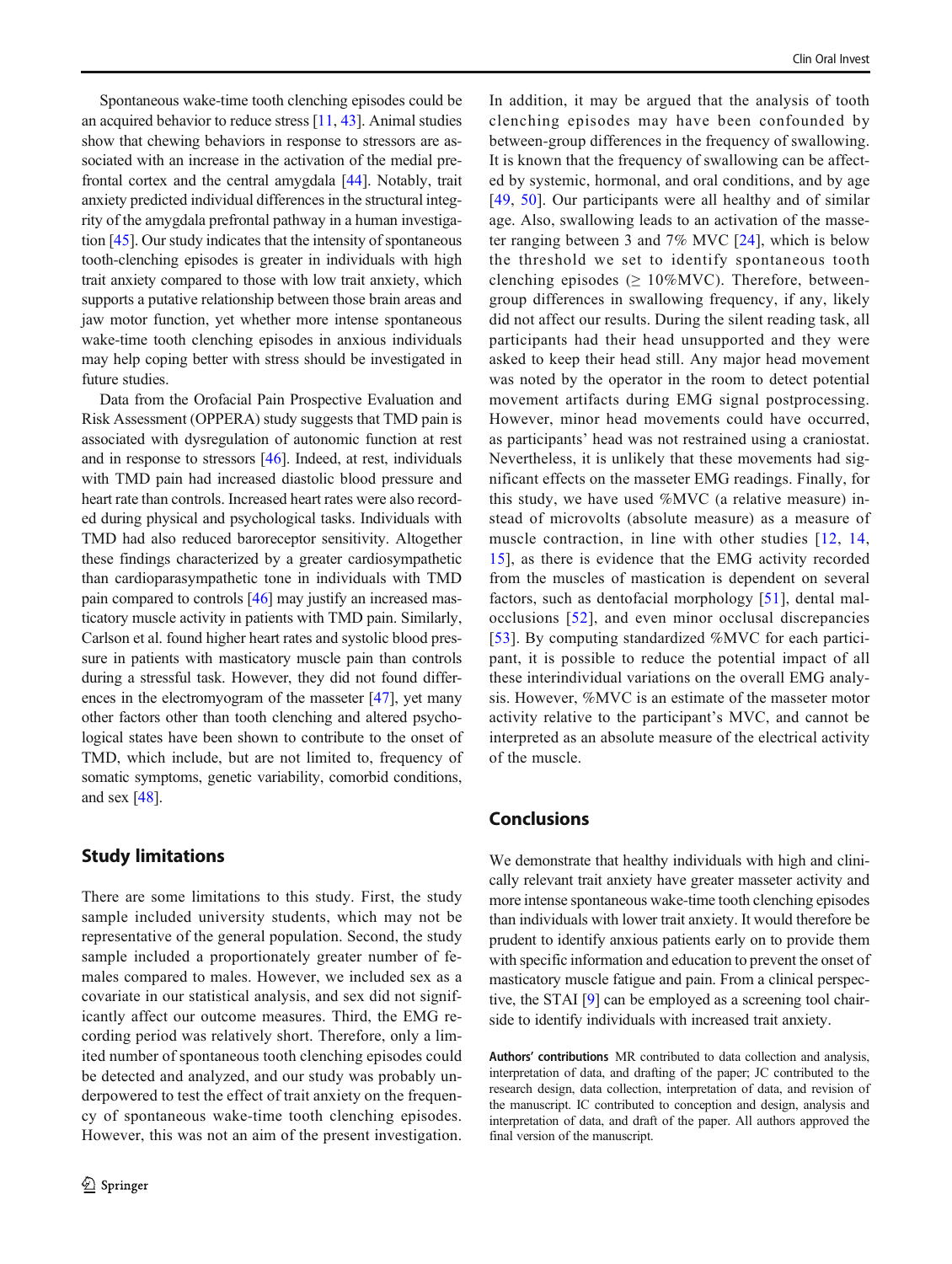<span id="page-8-0"></span>Funding The work was supported by the American Association of Orthodontists Foundation through an Orthodontic Faculty Fellowship Award awarded to Iacopo Cioffi.

## Compliance with ethical standards

Conflict of interest The authors declare that they have no conflict of interest.

Ethical approval All procedures performed in studies involving human participants were in accordance with the ethical standards of the Institutional Research Ethics Board (protocol #32797) and with the 1964 Helsinki declaration and its later amendments or comparable ethical standards.

Informed consent Informed consent was obtained from all individual participants included in the study.

# **References**

- 1. Lobbezoo F, Ahlberg J, Raphael KG, Wetselaar P, Glaros AG, Kato T, Santiago V, Winocur E, de Laat A, de Leeuw R, Koyano K, Lavigne GJ, Svensson P, Manfredini D (2018) International consensus on the assessment of bruxism: report of a work in progress. J Oral Rehabil 45(11):837–844
- 2. Serra-Negra JM, Lobbezoo F, Martins CC, Stellini E, Manfredini D (2017) Prevalence of sleep bruxism and awake bruxism in different chronotype profiles: hypothesis of an association. Med Hypotheses 101:55–58
- 3. Bracci A, Djukic G, Favero L, Salmaso L, Guarda-Nardini L, Manfredini D (2018) Frequency of awake bruxism behaviours in the natural environment. A 7-day, multiple-point observation of real-time report in healthy young adults. J Oral Rehabil 45(6): 423–429
- 4. Winocur E, Uziel N, Lisha T, Goldsmith C, Eli I (2011) Selfreported bruxism - associations with perceived stress, motivation for control, dental anxiety and gagging. J Oral Rehabil 38(1):3–11
- 5. Endo H, Kanemura K, Tanabe N, Takebe J (2011) Clenching occurring during the day is influenced by psychological factors. J Prosthodont Res 55(3):159–164
- 6. Manfredini D, Lobbezoo F (2009) Role of psychosocial factors in the etiology of bruxism. J Orofac Pain 23(2):153–166
- 7. Khawaja SN, Nickel JC, Iwasaki LR, Crow HC, Gonzalez Y (2015) Association between waking-state oral parafunctional behaviours and bio-psychosocial characteristics. J Oral Rehabil 42(9):651–656
- 8. Lavigne GJ, Khoury S, Abe S, Yamaguchi T, Raphael K (2008) Bruxism physiology and pathology: an overview for clinicians. J Oral Rehabil 35(7):476–494
- 9. Spielberg CD, Gorsuch RL, Lushene RE (1970) Manual of the state-trait anxiety inventory. Consulting Psychologists Press, Palo Alto
- 10. Usala PD, Hertzog C (1991) Evidence of differential stability of state and trait anxiety in adults. J Pers Soc Psychol 60(3):471–479
- 11. Tahara Y, Sakurai K, Ando T (2007) Influence of chewing and clenching on salivary cortisol levels as an indicator of stress. J Prosthodont 16(2):129–135
- 12. Cioffi I, Landino D, Donnarumma V, Castroflorio T, Lobbezoo F, Michelotti A (2017) Frequency of daytime tooth clenching episodes in individuals affected by masticatory muscle pain and pain-free controls during standardized ability tasks. Clin Oral Investig 21(4):1139–1148
- 13. Castroflorio T, Icardi K, Torsello F, Deregibus A, Debernardi C, Bracco P (2005) Reproducibility of surface EMG in the human masseter and anterior temporalis muscle areas. Cranio 23(2):130– 137
- 14. Cioffi I, Sobhani M, Tenenbaum HC, Howard A, Freeman BV, Thaut M (2018) Modulation of jaw muscle motor response and wake-time parafunctional tooth clenching with music. J Oral Facial Pain Headache 32(2):167–177
- 15. Prasad S, Paulin M, Cannon RD, Palla S, Farella M (2019) Smartphone-assisted monitoring of masticatory muscle activity in freely moving individuals. Clin Oral Investig 23(9):3601–3611
- 16. Chow JC, Cioffi I (2019) Effects of trait anxiety, somatosensory amplification, and facial pain on self-reported oral behaviours. Clin Oral Investig 23(4):1653–1166
- 17. Gonzalez YM, Schiffman E, Gordon SM, Seago B, Truelove EL, Slade G, Ohrbach R (2011) Development of a brief and effective temporomandibular disorder pain screening questionnaire: reliability and validity. J Am Dent Assoc 142(10):1183–1191
- 18. Markiewicz MR, Ohrbach R, McCall WD Jr (2006) Oral behaviours checklist: reliability of performance in targeted waking-state behaviours. J Orofac Pain 20(4):306–316
- 19. Julian LJ (2011) Measures of anxiety: State-Trait Anxiety Inventory (STAI), Beck Anxiety Inventory (BAI), and Hospital Anxiety and Depression Scale-Anxiety (HADS). Arthritis Care Res (Hoboken) 63 Suppl 11(0 11):S467–S472
- 20. Valentino R, Cioffi I, Vollaro S, Cimino R, Baiano R, Michelotti A (2019) Jaw muscle activity patterns in women with chronic TMD myalgia during standardized clenching and chewing tasks. Cranio: 1–7. <https://doi.org/10.1080/08869634.2019.1589703>
- 21. Schiffman E, Ohrbach R, Truelove E, Look J, Anderson G, Goulet JP, List T, Svensson P, Gonzalez Y, Lobbezoo F, Michelotti A, Brooks SL, Ceusters W, Drangsholt M, Ettlin D, Gaul C, Goldberg LJ, Haythornthwaite JA, Hollender L, Jensen R, John MT, de Laat A, de Leeuw R, Maixner W, van der Meulen M, Murray GM, Nixdorf DR, Palla S, Petersson A, Pionchon P, Smith B, Visscher CM, Zakrzewska J, Dworkin SF, International RDC/TMD Consortium Network, International association for Dental Research, Orofacial Pain Special Interest Group, International Association for the Study of Pain (2014) Diagnostic Criteria for Temporomandibular Disorders (DC/TMD) for clinical and research applications: recommendations of the International RDC/TMD Consortium Network and Orofacial Pain Special Interest Groupdagger. J Oral Facial Pain Headache 28(1):6–27
- 22. Castroflorio T, Farina D, Bottin A, Piancino MG, Bracco P, Merletti R (2005) Surface EMG of jaw elevator muscles: effect of electrode location and inter-electrode distance. J Oral Rehabil 32(6):411–417
- 23. Palinkas M, Nassar MS, Cecílio FA et al (2010) Age and gender influence on maximal bite force and masticatory muscles thickness. Arch Oral Biol 55(10):797–802
- 24. Farella M, Palla S, Erni S, Michelotti A, Gallo LM (2008) Masticatory muscle activity during deliberately performed oral tasks. Physiol Meas 29(12):1397–1410
- 25. Cioffi I, Farella M, Festa P, Martina R, Palla S, Michelotti A (2015) Short-term sensorimotor effects of experimental occlusal interferences on the wake-time masseter muscle activity of females with masticatory muscle pain. J Oral Facial Pain Headache 29(4):331– 339
- 26. Roark AL, Glaros AG, O'Mahony AM (2003) Effects of interocclusal appliances on EMG activity during parafunctional tooth contact. J Oral Rehabil 30(6):573–577
- 27. Owczarek JE, Lion KM, Radwan-Oczko M (2020) Manifestation of stress and anxiety in the stomatognathic system of undergraduate dentistry students. J Int Med Res 48(2):300060519889487
- 28. Zigmond AS, Snaith RP (1983) The hospital anxiety and depression scale. Acta Psychiatr Scand 67(6):361–370